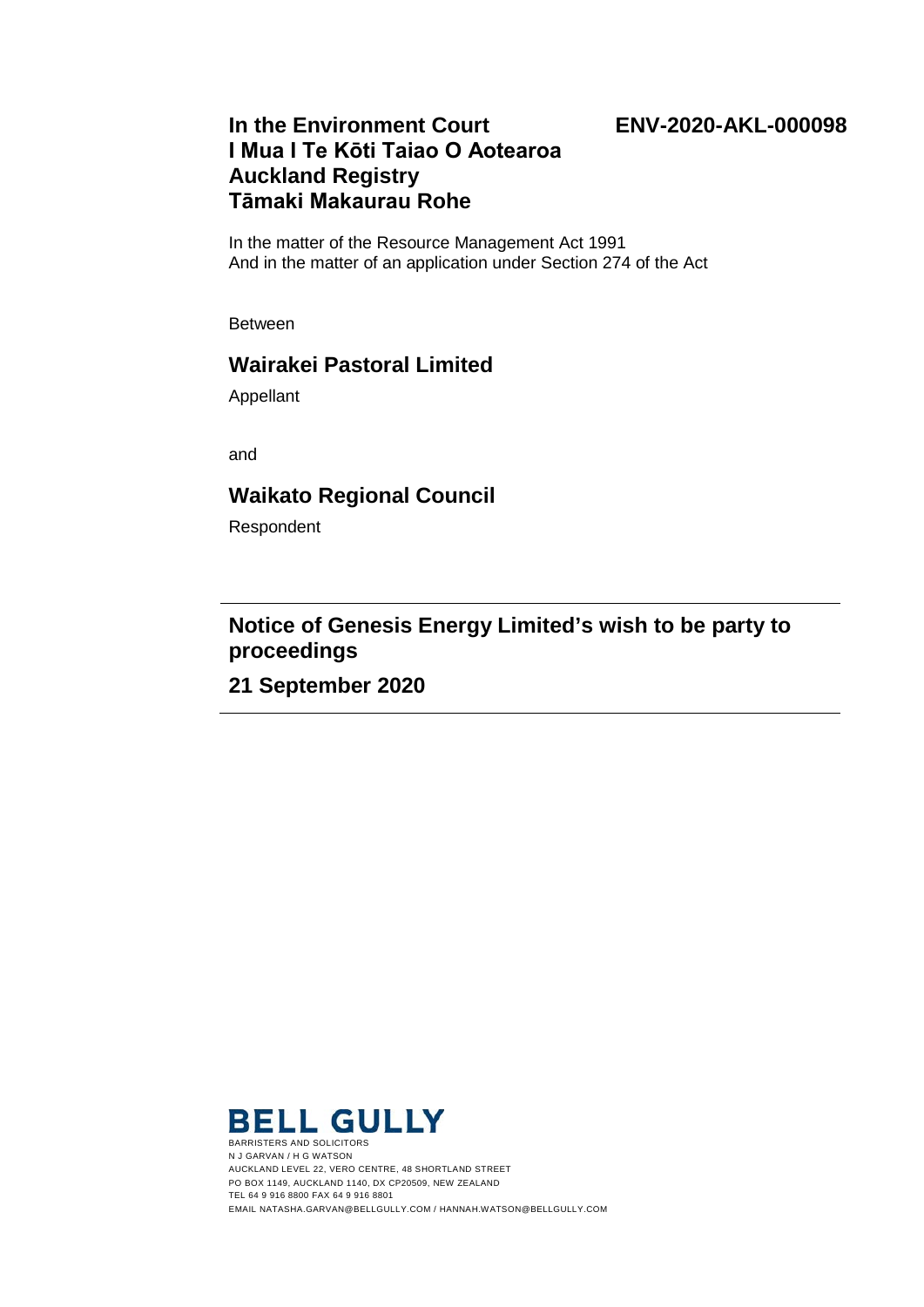- **To**: The Registrar Environment Court Auckland
- 1. Genesis Energy Limited (**Genesis**) wishes to be a party to the following proceedings:
	- (a) ENV-2020-AKL-000098 *Wairakei Pastoral Limited v Waikato Regional Council.*
- 2. Genesis made a submission about the subject matter of the proceedings and has an interest in the proceedings that is greater than the interest that the general public has as the owner and operator of nationally significant electricity generation facilities within the Waikato River Catchment.
- 3. Genesis is not a trade competitor for the purposes of section 308C of the Resource Management Act 1991 (**RMA**).
- 4. Genesis is interested in part of the proceedings.
- 5. Genesis is interested in the following parts of the proceedings:

### *Diffuse discharges/ Ngā rukenga roha*

- (a) Policy 5/ Te Kaupapa Here 5.
- 6. Genesis is interested in the following particular issues:
	- (a) Offset and compensation measures.
- 7. Genesis conditionally supports the relief sought because
	- (a) Measures to offset or compensate any residual adverse effects of discharges should not be a mandatory requirement. The RMA is not a "no effects" statute. Some level of effect is acceptable and *not all* adverse effects arising from a proposal must be mitigated.
	- (b) Whilst Genesis agrees that "offsets" have a place within the suite of measures available to avoid, remedy or mitigate the adverse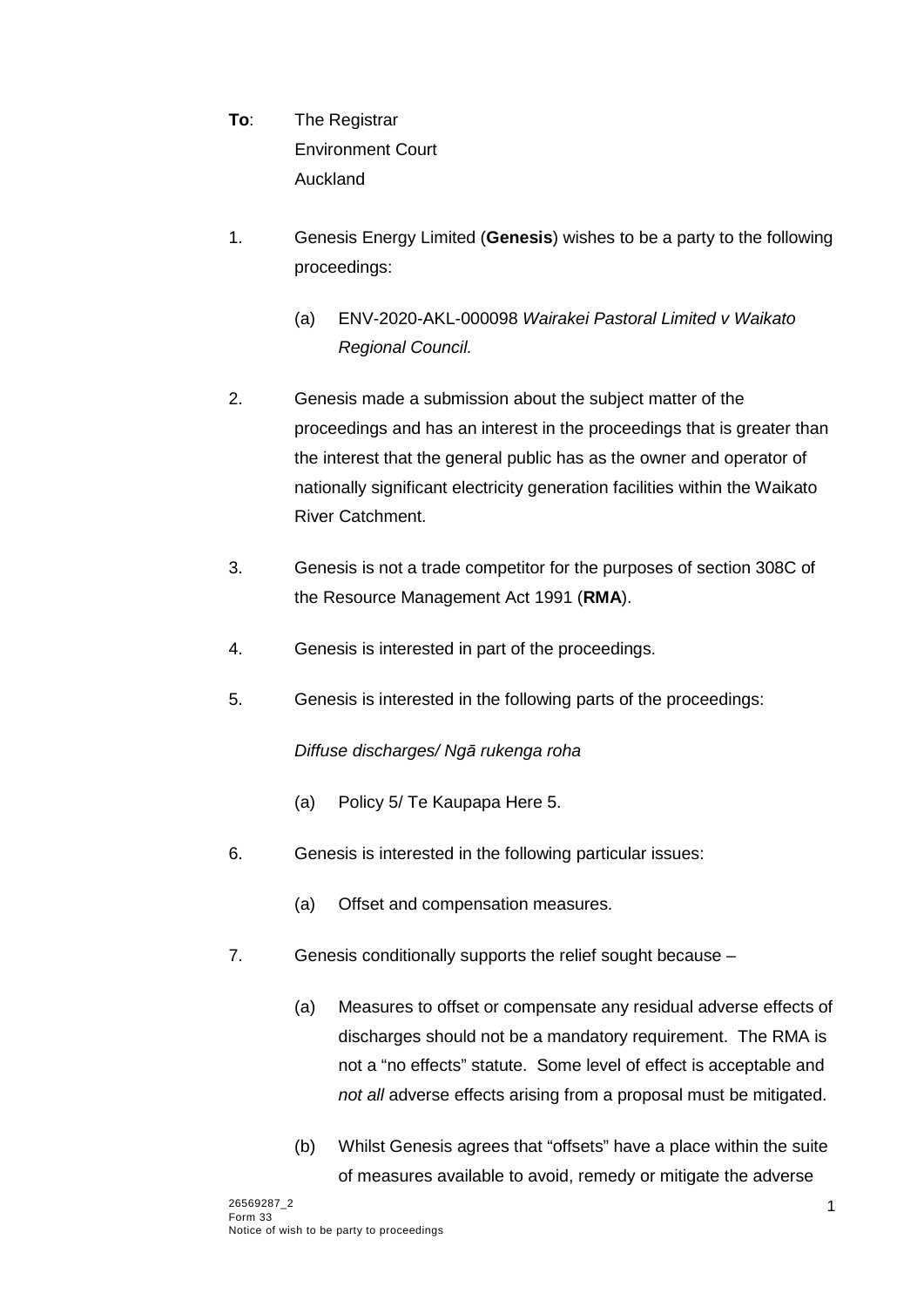effects of contaminants, offset measures proposed should be at the discretion of the applicant and utilised to lessen any significant residual effects that remain after options to avoid, remedy and / or mitigate those effects have been explored.

8. Genesis agrees to participate in mediation or other alternative dispute resolution of the proceedings.

N. Comma

N J Garvan / H G Watson Counsel for Genesis Energy Limited

 $\frac{1}{2}$  ,  $\frac{1}{2}$  ,  $\frac{1}{2}$  ,  $\frac{1}{2}$  ,  $\frac{1}{2}$  ,  $\frac{1}{2}$  ,  $\frac{1}{2}$  ,  $\frac{1}{2}$  ,  $\frac{1}{2}$  ,  $\frac{1}{2}$  ,  $\frac{1}{2}$  ,  $\frac{1}{2}$  ,  $\frac{1}{2}$  ,  $\frac{1}{2}$  ,  $\frac{1}{2}$  ,  $\frac{1}{2}$  ,  $\frac{1}{2}$  ,  $\frac{1}{2}$  ,  $\frac{1$ 

Dated 21 September 2020